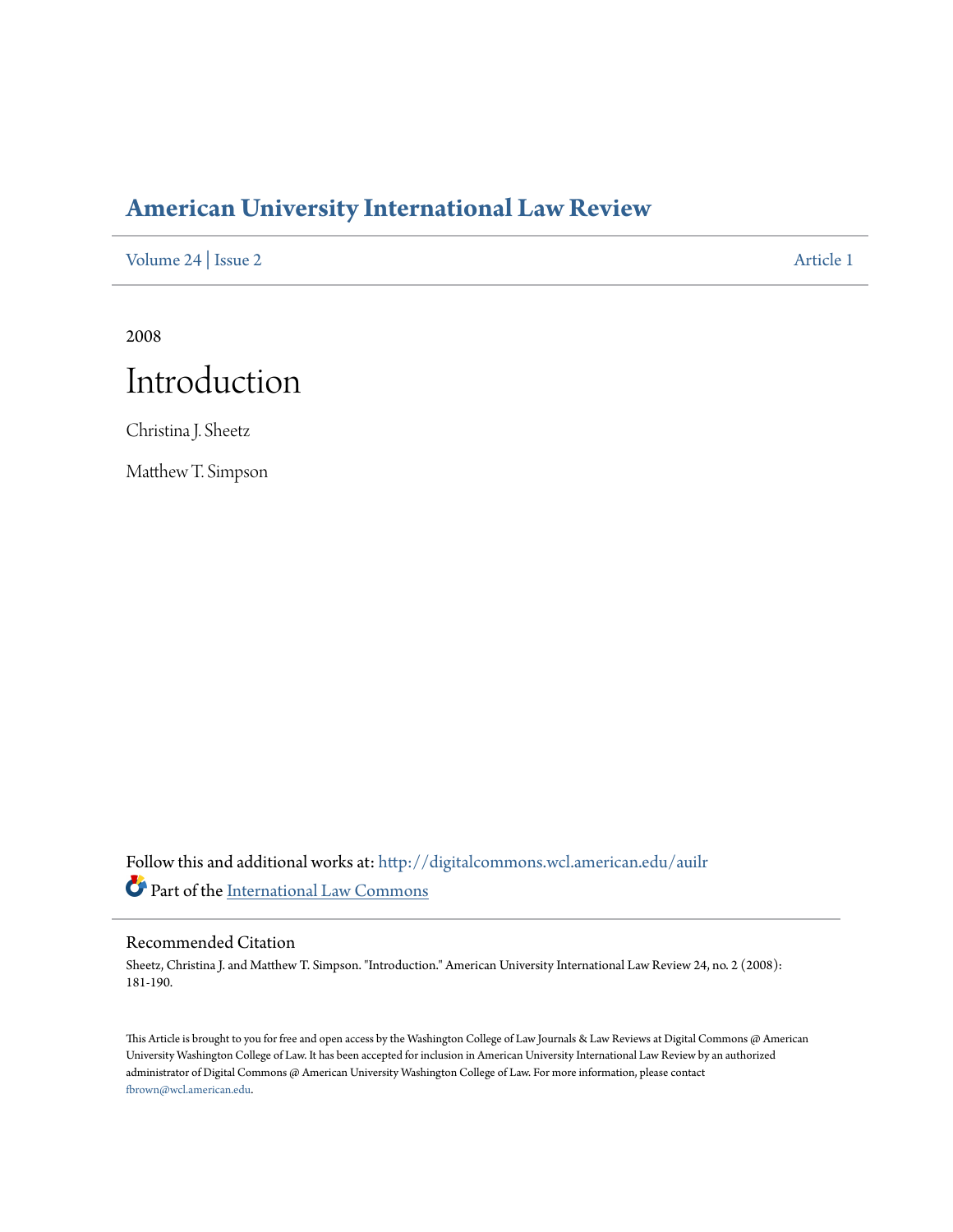## **SYMPOSIUM: RETHINKING THE FUTURE: THE NEXT FIVE YEARS IN IRAQ**

## **INTRODUCTION**

**CHRISTINA J.** SHEETZ\*

MATTHEW T. **SIMPSON\*\***

Since the fall of the Saddam Hussein regime in **2003,** countless experts have opined on Iraq's future, prognosticating (dare we say even pontificating), in an attempt to set forth with great precision the way forward in Iraq. With the five year anniversary of the overthrow of Saddam Hussein in sight, the *American University International Law Review,* and the Public International Law and Policy Group ("PILPG") hosted *Rethinking the Future: The Next Five Years in Iraq,'* a symposium that moved beyond the current rhetoric, and openly debated Iraq's future. The organizers designed a program to

**<sup>\*</sup>** B.A., International Relations and Middle East Studies, College of William and Mary; J.D. American University Washington College of Law. Ms. Sheetz is a Peace Fellow with the Public International Law **&** Policy Group (PILPG). Through her work in PILPG, Ms. Sheetz has provided legal advice and drafted laws for high level Iraqi officials on the constitutional amendment process. Ms. Sheetz also has provided assistance to Darfurians engaged in the Darfur peace process. Ms. Sheetz can be reached **by** email at csheetz@pilpg.org

**<sup>\*\*</sup>** Mr. Simpson is an Associate at Weil Gotshal **&** Manges LLP, and is a Peace Fellow with the Public International Law **&** Policy Group. Through PILPG, Mr. Simpson has advised high level Iraqi officials on the constitutional amendment process, and has worked extensively on both the Cyprus and Darfur conflicts. Mr. Simpson holds a **JD** from American University's Washington College of Law and is a graduate of Hobart College. Mr. Simpson can be reached **by** email at matthewtsimpson@gmail.com.

**<sup>1.</sup>** The organizers also wish to extend their sincerest thanks to the American University Washington College of Law for its support of this event.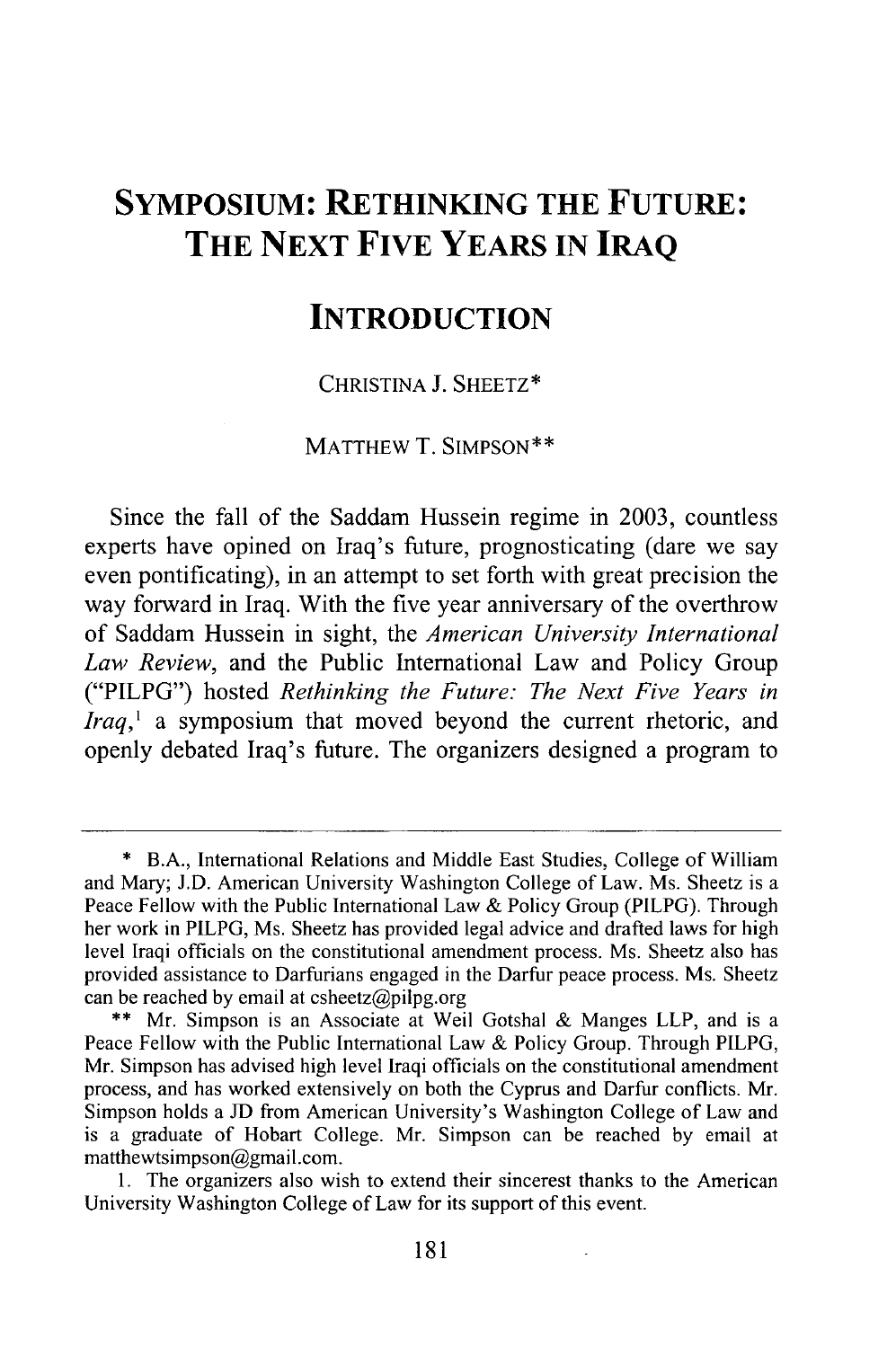question the current direction of Iraq and challenge the participants to rethink the future of Iraq.

This volume contains several submissions by symposium participants. This brief introduction is designed to highlight the discussions that occurred over the two day event and act as a primer for the articles that follow. Each subsection below describes an element of the symposium. These elements focused both on the headline grabbing issues of today (war crimes, partition, etc.) as well as those issues lurking on the horizon (water rights, displaced persons, etc.). All summaries below are the interpretation of the authors and are not intended to impute a position upon any panelist or speaker.

## I. THE PARTITION POTENTIAL

The devolution of political power in Iraq is one of the central issues facing Iraqis. Since 2003, propositions for devolution have included a range of approaches; from a central government structure, to one more akin to modern day federalism, to the extreme of outright partition or dissolution of the state. Discussing these options and the intricacies of political devolution were Professor Paul R. Williams, Executive Director, PILPG; Tony Blinken, Chief Foreign Policy Advisor to Senator Joesph R. Biden, Jr. (D-DE); Daniel P. Serwer, Vice President, United States Institute of Peace; Laith Kubba, Senior Director for the Middle East and North Africa, National Endowment for Democracy; and Professor Carole O'Leary, American University School of International Service.

The panelists generally saw hope for a compromise between the Shi'a Arabs, Sunni Arabs, and the Kurds. They agreed that partition of Iraq into three autonomous regions likely will lead to increased tensions between the factions. The panelists also highlighted the cross-cultural miscommunication that can result from using terms such as "soft or hard partition" and "federalism," noting that many Iraqis associate the term partition with a western imposed division of the country.

The panelists appeared to coalesce around a federal structure with strong devolution of power. This model was thought to present the greatest likelihood of reducing ethnic and sectarian division and encounter fewer logistical problems in its implementation.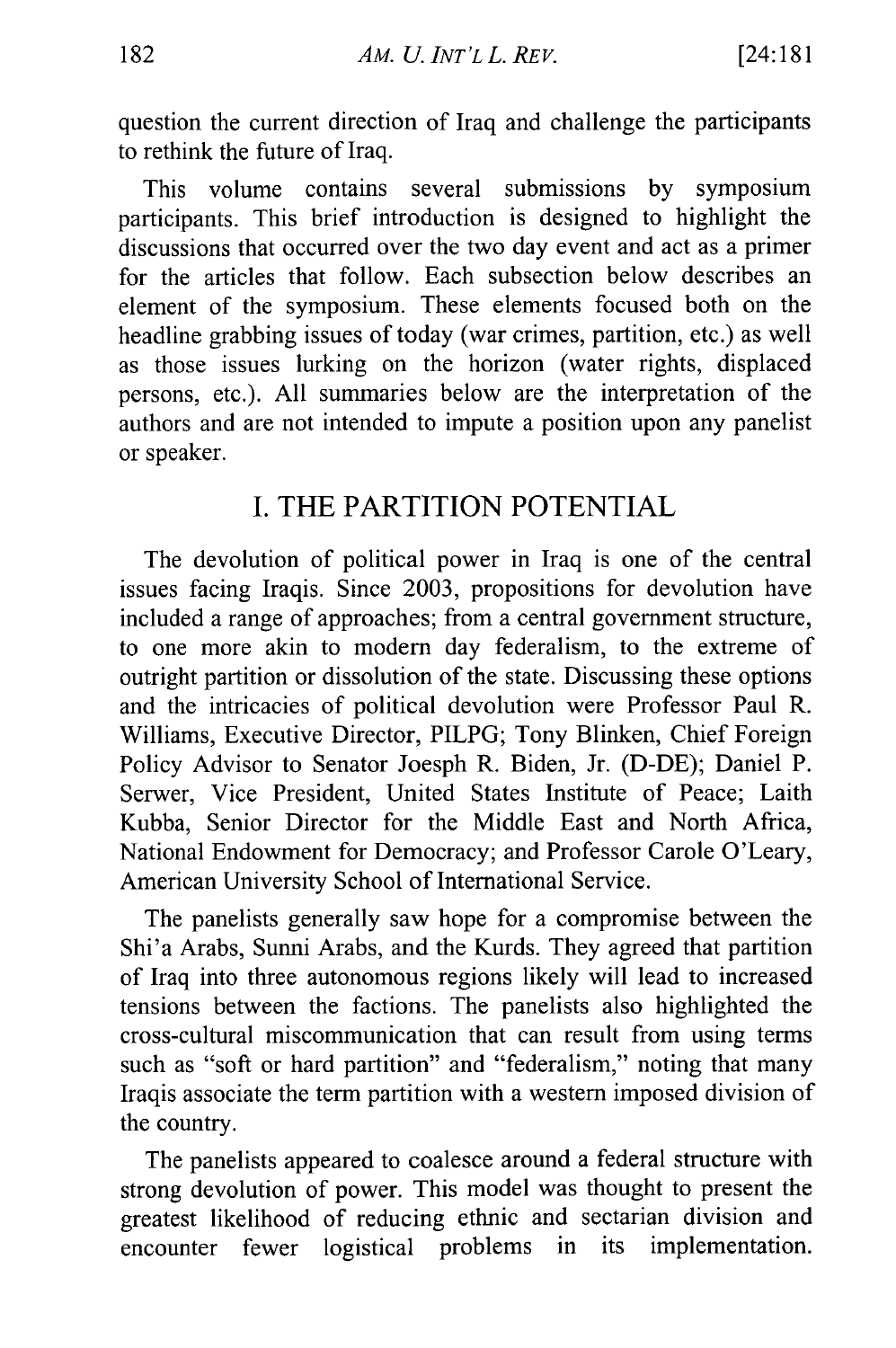Furthermore, a strong federalist structure may reduce mass displacement of Iraqis and provide for better resource sharing and distribution.

The panelists differed on their visions of the nature of the stronger federalist structure. While several panelists discussed a federalist structure based on the three main ethno-sectarian groups in Iraq, Prof. Williams posited that encouraging partition, and thereby the mass movement of Shi'a into a Shi'a controlled region, and Sunni and Kurdish populations likewise, would only strengthen the ethnosectarian divide and further fragment Iraq. An article by Professor Paul Williams and Matthew T. Simpson, contained in this volume, directly criticizes the division of Iraq along ethno-sectarian lines and proffers an alternative approach to the political future of Iraq; a federalist approach based on the eighteen govemorate model and reinforced by mechanisms protective of minorities and displaced persons.<sup>2</sup>

### II. MEETING RESISTANCE

Since the 2003 invasion, insurgent movements greatly disrupted the efforts of coalition forces towards securing Iraq. *Meeting Resistance,* an award winning documentary by Steve Connors and Molly Bingham, examines the goals of the insurgency and interviews many Iraqis fighting against what they perceive as an American occupation of Iraq. Following a private screening of the film, the filmmakers led an enlightening discussion with the audience and members of the Iraqi diaspora on the nature and motivation of the Iraqi insurgency. While several members of the diaspora in attendance noted their frustration with Iraqis who chose to perpetuate violence, Connors and Bingham highlighted the economic conditions that often leave Iraqis with no other choice. The infrastructural devastation resulting from years of violent conflict, the constant threat of bombings in marketplaces and other acts of violence, as well as the exodus of much of the economically productive class of Iraqis has left the economy in shambles, and Iraqis with limited avenues for relief. Capitalizing on this destitution, the insurgent

<sup>2.</sup> Paul Williams & Matthew T. Simpson, *Rethinking the Political Future: An Alternative to the Ethno-Sectarian Division of Iraq,* 24 AM. U. **INT'L** L. REV. 191 (2008).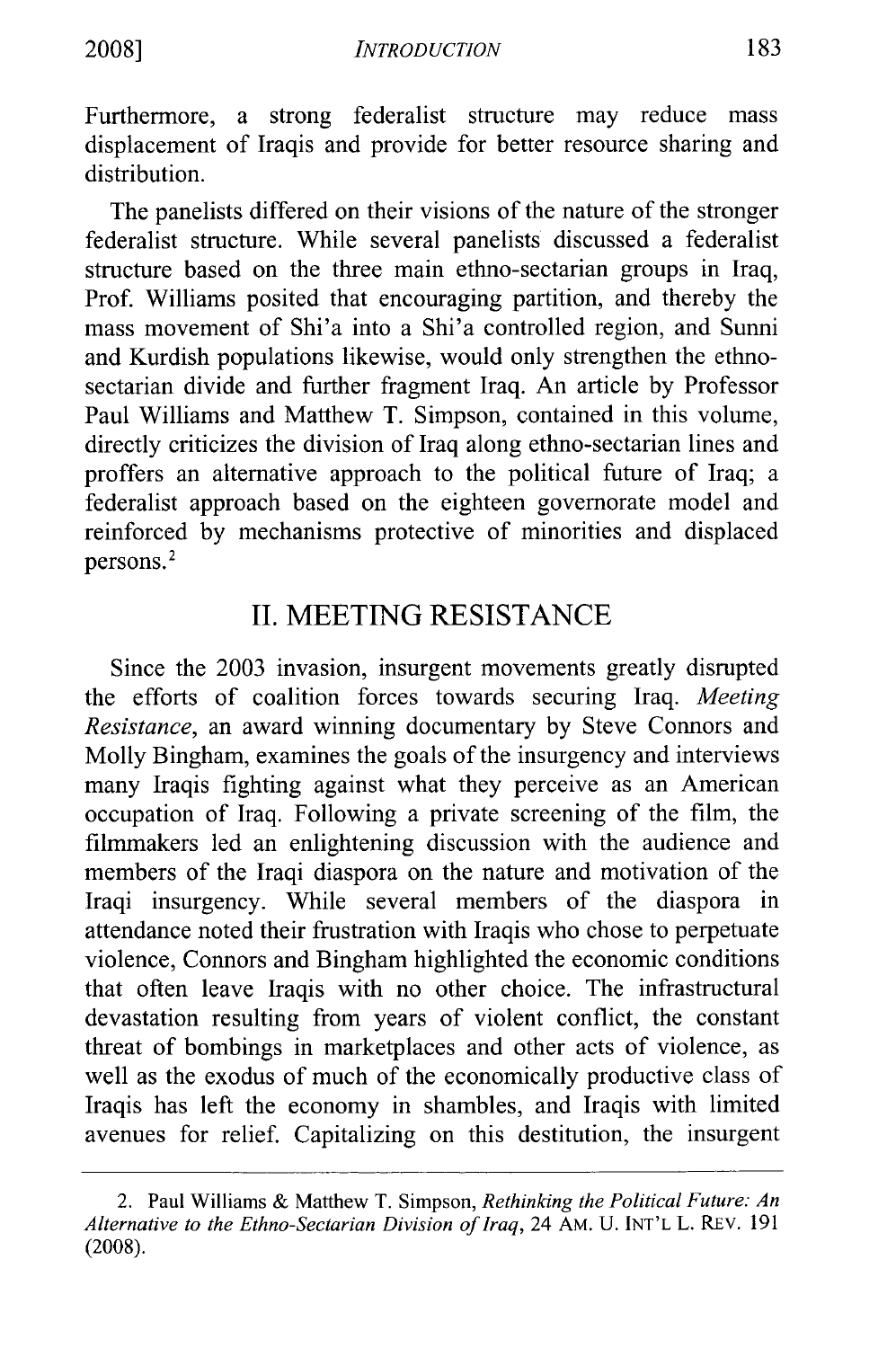movements offer devastated Iraqis hope of protection and security, and the resources they need for daily living. One central conclusion of this discussion was the need for economic reconstruction programs initiated in tandem with security development programs to ensure sustainable political and economic development, thereby giving Iraqis opportunities other than to join the insurgency.

Akin to *Meeting Resistance's* focus on the insurgency in Iraq, included in this volume is an article by Darin Johnson, former advisor to the US Ambassador to Iraq.3 In it, Johnson makes an assessment of the military surge and the benchmarks associated with defining success in post-Saddam Iraq. Johnson concludes that continually relying on Iraqi government progress as benchmarks for U.S. success is misplaced. Instead, in a post-surge environment, new measurements for success in Iraq will need to be developed as the "New Way Forward" strategy is again updated and modified to reflect the ongoing and changing environment.

#### III. TRANSITIONAL JUSTICE - WAR CRIMES

Transitional justice is another important issue in post-Saddam Iraq. Saddam Hussein and his Ba'ath Party manipulated the divisions in Iraqi society, placing the Sunni Arab minority in positions of power and limiting opportunities for the majority Shi'a Arabs and Kurds. When the regime collapsed, the formerly oppressed groups asserted their representative status.

Participating on this panel were Mike Newton, Vanderbilt University School of Law; Michael Scharf, Managing Director, PILPG, author of Saddam on Trial; Professor David Crane, Syracuse University, Chief Prosecutor for the Special Court of Sierra Leone; and Judge Ra'id Juhi al-Saedi, Former Chief Investigative Judge and Spokesman for the Iraq High Tribunal.

The panelists discussed the prosecution of war crimes in a transitional justice system, examining both the importance and difficulty of transitional justice systems to the reconciliation process. The panelists addressed the difficult distinctions between those culpable individuals who actively conspired with the regime from

<sup>3.</sup> Darin Johnson, *2007 in Iraq: The Surge and Benchmarks-A New Way Forward?,* 24 AM. U. INT'L L. REv. 249 (2008).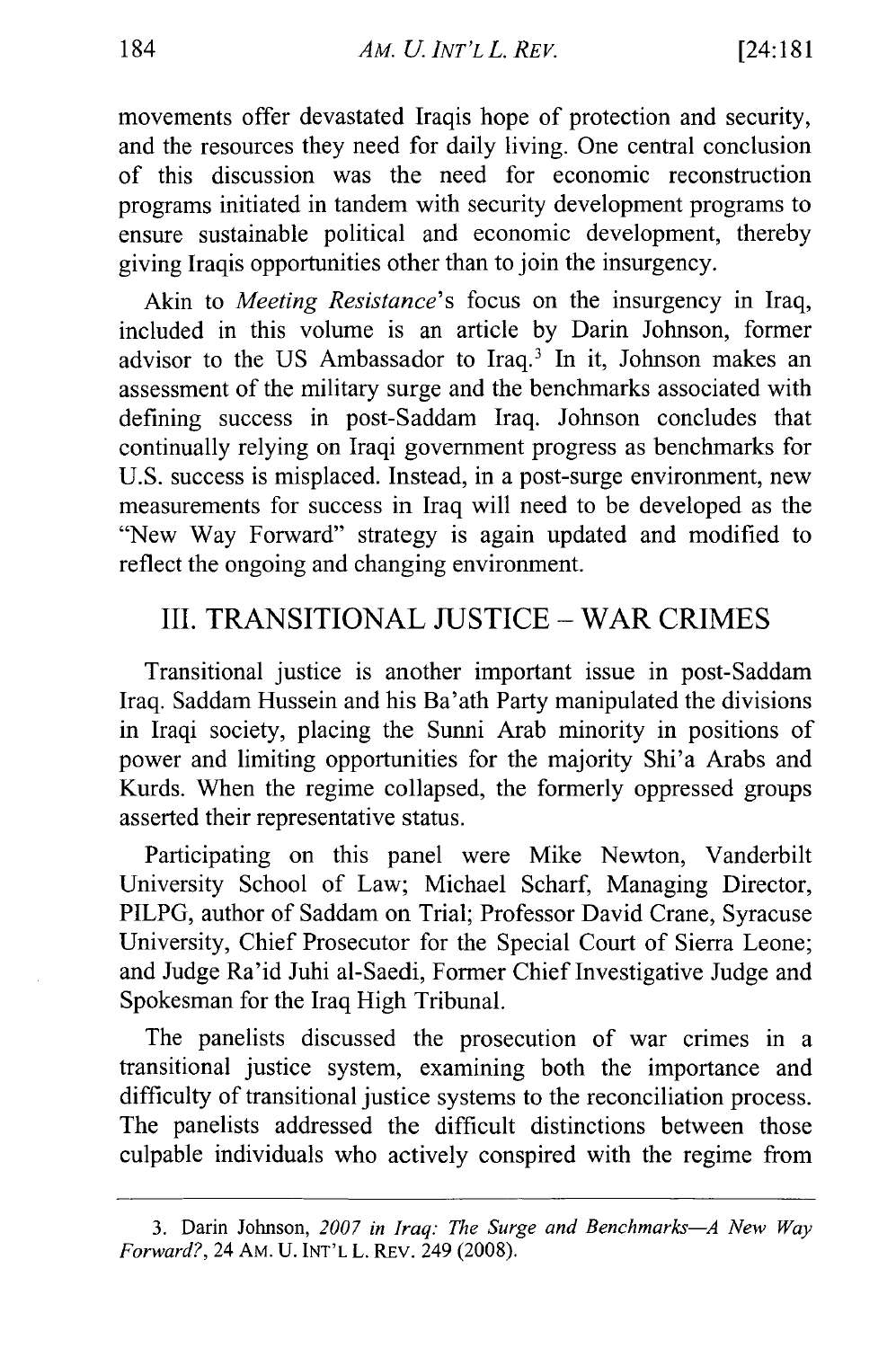those absolvable individuals who merely associated with regime members.

The panelists noted that in January 2008, to combat the harsh effects of the 2003 De-Ba'athification law-which the Coalition Provisional Authority designed to remove Ba'ath party influences from Iraqi government, but unjustly excluded many Iraqis who had joined the Ba'ath party as a condition of their public service—the Iraqi government passed the "Accountability and Justice Law."4 The "Accountability and Justice Law," has been criticized for potentially leading to further exclusion of Sunnis from thousands of government positions. The effects of the law, however, are yet to be seen, as communication issues within the government have stalled progress.

The panelists also discussed the importance of war crimes prosecutions to the restoration of the rule of law in post-conflict countries. Many options are available to post-conflict countries seeking to prosecute war criminals, including the International Criminal Court and other specialized courts. Iraq created a unique domestic war crimes tribunal to try members of the deposed Ba'athist regime.

Judge Ra'id Juhi al-Saedi, the former Chief Investigative Judge for the Iraqi High Tribunal, shared his experiences in working for the tribunal and emphasized the important role that the tribunal plays in restoring the rule of law in Iraq. While the Iraqi High Tribunal received criticism for the rushed nature of its creation, the insufficiency of its procedures and appeals processes, and the inexperience of the Tribunal's members, many others view the Tribunal as a success. A significant benefit of a domestic war crimes tribunal, such as the Iraqi High Tribunal, is its unique capacity to initiate and develop a strong presence of the judiciary in the national fabric, to develop the expertise of judicial officers, and to raise public awareness of the judicial system. The Iraqi High Tribunal attracted many internationally-recognized war crimes prosecution experts such as symposium panelists Michael Scharf, Michael Newtown, and David Crane. As Judge al-Saedi noted, such assistance not only catalyzed the commencement of the trials, but

*<sup>4.</sup> See* MIRANDA SISSIONS, IRAQ'S NEW "ACCOUNTABILITY AND JUSTICE LAW" (Inst. for Transnational Just., 2008) *available at* http://www.ictj.org/ images/content/7/6/764.pdf.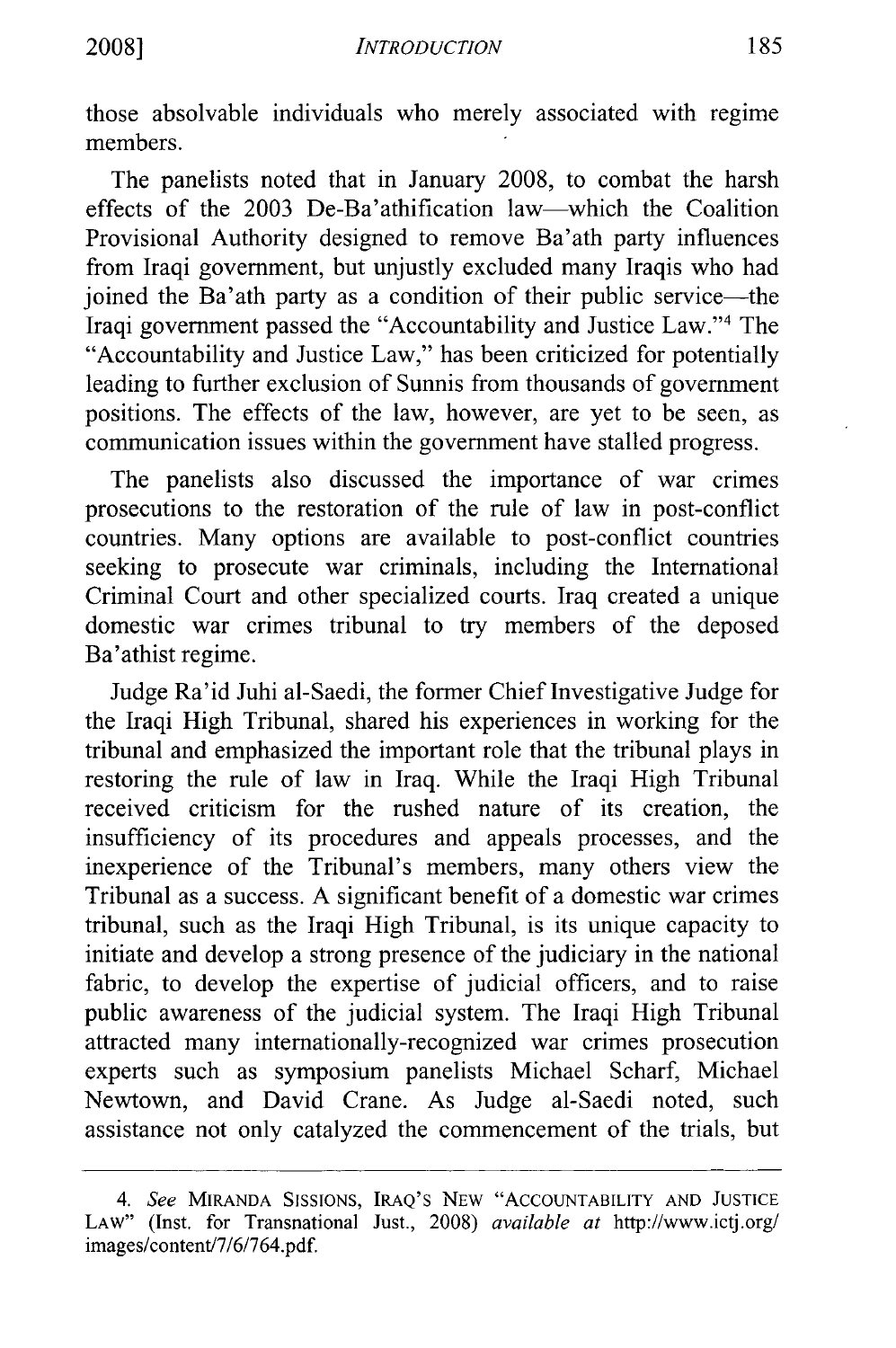also provided the tribunal judges with training and experience that they are now able to apply throughout the Iraqi judicial system.

## IV. ISLAMIC LAW AND THE IRAQI **CONSTITUTION**

Iraqi politicians and religious leaders face the challenge of incorporating Islamic beliefs into the Iraq Constitution, while maintaining a secular, democratic state. Dr. Isobel Coleman, Senior Fellow and Director of the Women and U.S. Foreign Policy Program at the Council on Foreign Relations and Dr. Ann Elizabeth Mayer of the Wharton School, University of Pennsylvania discussed the influence of Islam on the Iraqi Constitution and the role Islam plays in post-Saddam Iraq. Both panelists noted the varying interpretations of the Sunni and Shi'a Islamic traditions, and the inconsistencies that may result when Sunni and Shi'a politicians and leaders interpret provisions of the Constitution. Dr. Mayer posited that the social and political context, rather than the constitutional text, drives the influence of Islamic law in Muslim countries. Dr. Coleman noted that secular movements, particularly women's groups and NGOs, often oppose allowing a greater role for Islam in the Iraqi Constitution.

The panelists concluded that the instability in Iraq prevents scholars from fully evaluating the role that Islam will play in the governance of Iraq. To date, however, Islamic law clearly predominates over personal status matters in Iraq. Currently, Iraqis may bring their case before either a family law court, presided over by experts in Islamic law, or to the civil court, presided over by civil law judges.

The future of Islamic law in Iraq is likely to depend on both the balance of power between the factions in Iraq as well as the strength of the national judiciary. Mediation and adjudication through traditional Islamic law mechanisms will be more likely to dominate if the Iraqi citizenry does not trust the national civil judiciary and if the judicial system does not develop to adjudicate the critical mass of cases flooding into the courts. Regardless of whether the use of Islamic law in Iraq expands into other spheres of governance, Iraqis will likely continue to rely on Islamic law courts to resolve matters of personal status. Successful integration of the Islamic law courts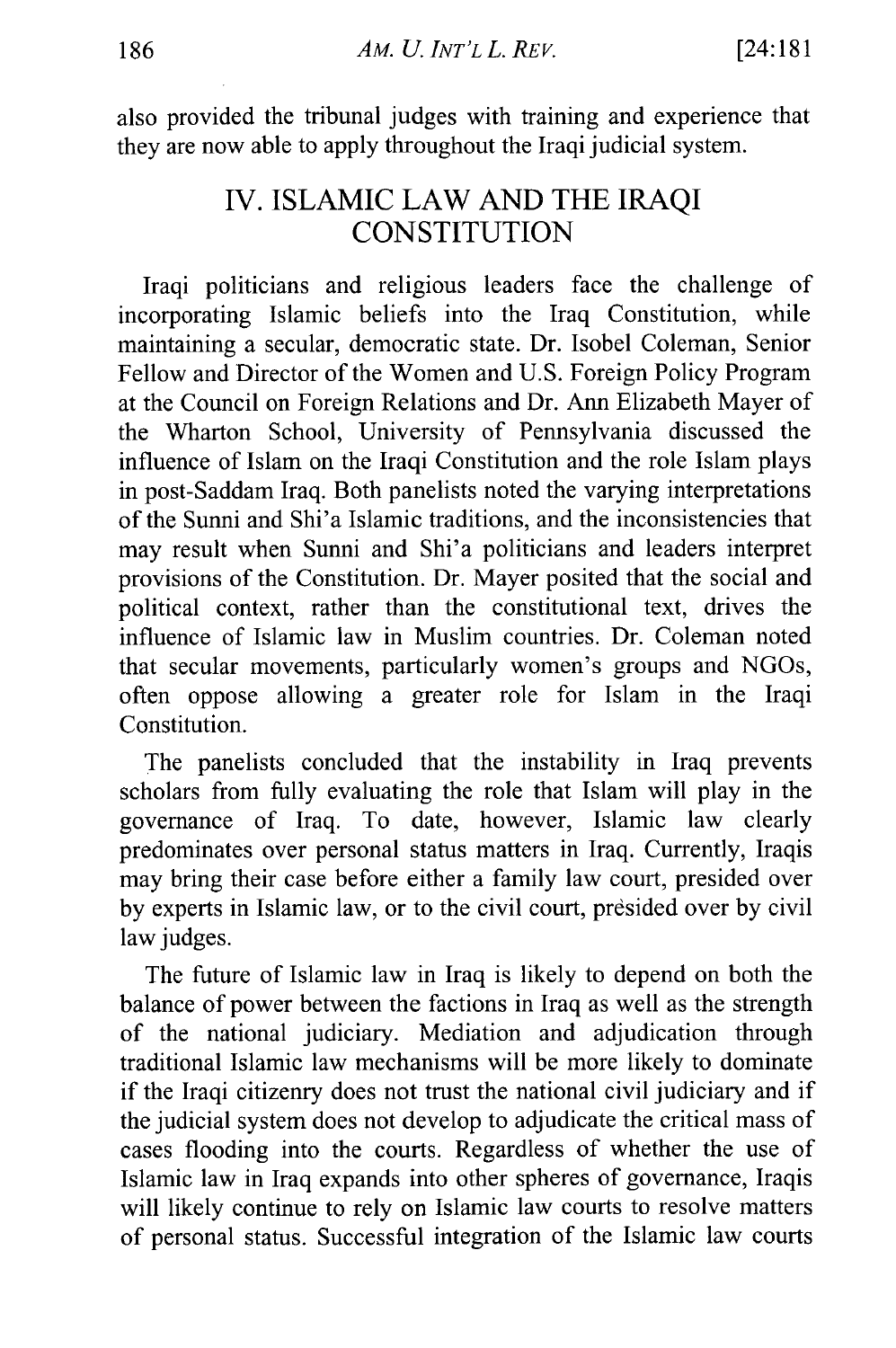into the national judiciary may encourage greater trust in both local and national governance structures.

## V. STRATEGIC WATER: THE EUPHRATES TIGRIS RIVER BASIN

Water, though often taken for granted, may play a defining role in the future of Iraq. Originating from mountains in Turkey and passing through Syria, Iraq, and Iran, the Tigris and Euphrates rivers are Iraq's main water sources and require thoughtful strategic agreements to regulate and apportion use among the interested parties. Professor Rick Lorenz, University of Washington, Jackson School of International Studies, led a discussion evaluating the strategic role that water will play in the development of Iraq. An article by Professor Lorenz on this subject is also included in this volume.<sup>5</sup>

Increased levels of pollution, reduced water flow, and a severely degraded infrastructure all threaten Iraq's water supply and the ability to use the water supply effectively. With respect to supply, Professor Lorenz explained that Turkey holds the dominant position with regard to Iraq's water supply, and that the rapid development of the South Eastern region of Turkey will have a major impact on the continuing flow of water into Iraq. Professor Lorenz concluded that although the water supply itself is unlikely to be a source of conflict, Iraq's neighbors may use water supply as a bargaining chip in interstate relations. The potential for such strategic use of water, led Lorenz to conclude that without a plan to preserve the long term "strategic" water for Iraq, and without prompt action, any gains in the security or economic sphere in Iraq may be limited.

## VI. LIVES IN THE BALANCE: TOWARDS A SECURE SOLUTION FOR IRAQ'S DISPLACED

The recent Iraqi government-sponsored busses bringing Iraqi refugees back from Damascus mark the beginning of what will be a long process. In *Lives in the Balance: Towards a Secure Solution for*

<sup>5.</sup> Rick Lorenz, *Strategic Water for Iraq: The Need for Planning and Action,* 24 AM. U. INT'L L. REV. 275 (2008).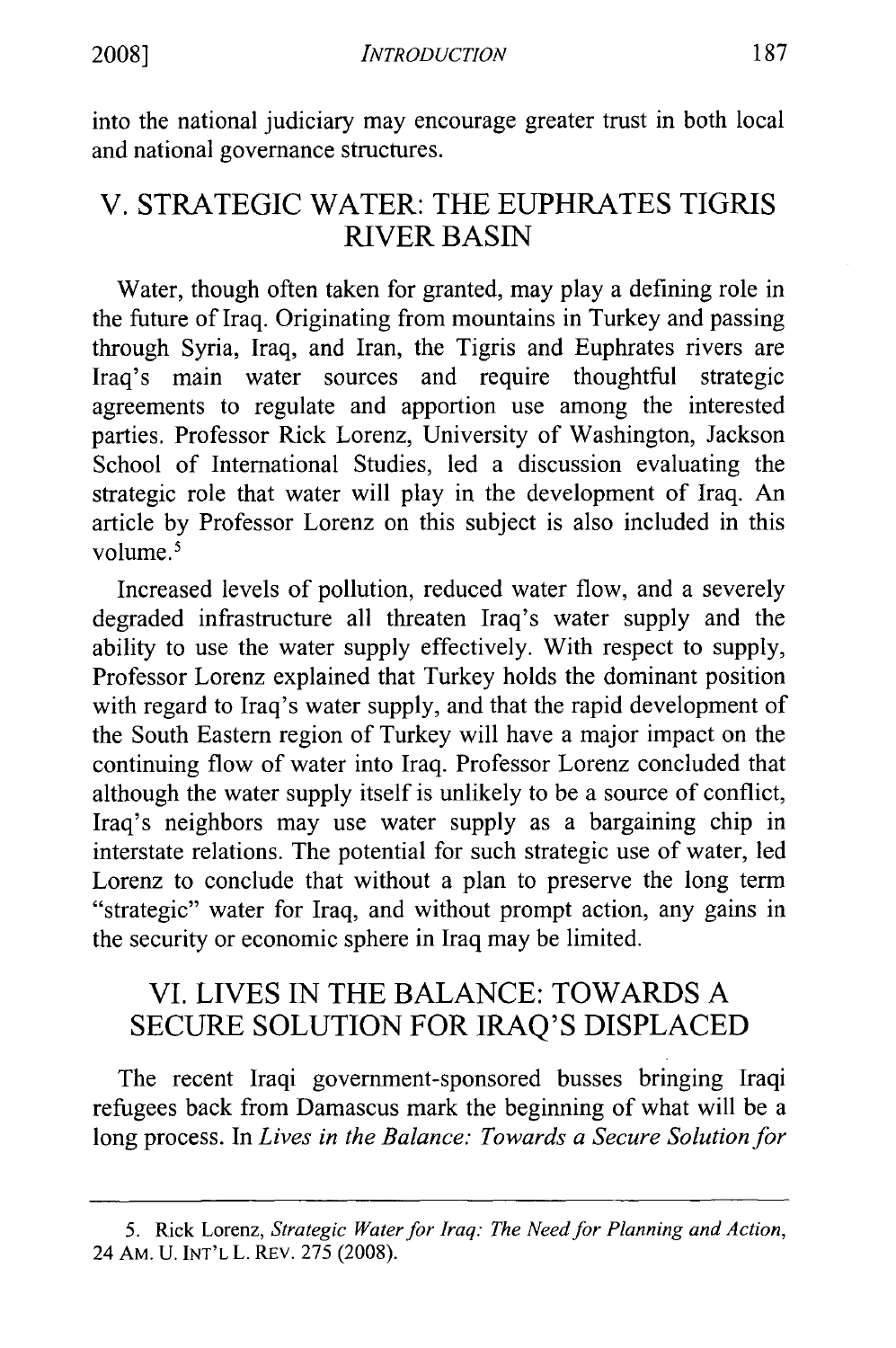*Iraq's Displaced*,<sup>6</sup> participants discussed the challenges facing the international community, the Iraqi government, and civil society as Iraqis begin to return home. Tim Irwin, the Senior Public Information Officer for U.N. High Commissioner for Refugee's ("UNHCR") Washington office, described the challenges the United Nations Refugee Agency faced in helping Iraq's displaced, noting that UNHCR cannot help those displaced within Iraq. Roberta Cohen, Senior Adviser at the Brookings Institution in the Brookings-Bern Project on Internal Displacement, noted the difficulties that displaced Iraqis face in immigrating to other countries, particularly the United States, which admits very few Iraqi refugees every year because of its concern for "importing terrorism." Kirk Johnson, founder of The List: Project to Resettle Iraqi Allies, exposed the lack of U.S. aid to Iraqi displaced persons, sharing accounts of Iraqis that became insurgency targets as a result of the assistance they provided to coalition forces, only to be displaced from their homes with no support or assistance by the coalition. Michael Youash, Project Director for the Iraq Sustainable Democracy Project, brought the human rights situation in Iraq into sharp focus by describing the plight of minority groups in Iraq, who face persecution and violence and lack protection from the Iraqi government or coalition forces. The panelists concluded that the situation of Iraq's displaced is dire, and called upon the Iraqi government, with help from the international community, to make meaningful commitments and efforts to improve the situation.

Roberta Cohen's article in this volume highlights the need for political accommodations in the interest of Iraq's refugees and internally displaced persons.<sup>7</sup> While she acknowledges some progress on the political front, she expresses concern that progress has been limited on major issues including: the sharing of oil revenues; the development of an effective national army and police force able to deal with sectarian and tribal violence; the disbanding of local militias and armies; the implementation of a more decentralized form of government; and a decision on the future status

<sup>6.</sup> This panel discussion was supported by the Washington College of Law Immigrant's Rights Coalition.

<sup>7.</sup> Roberta Cohen, *Iraq's Displaced: Where to Turn?,* 24 AM. U. INT'L L. REv. 301 (2008).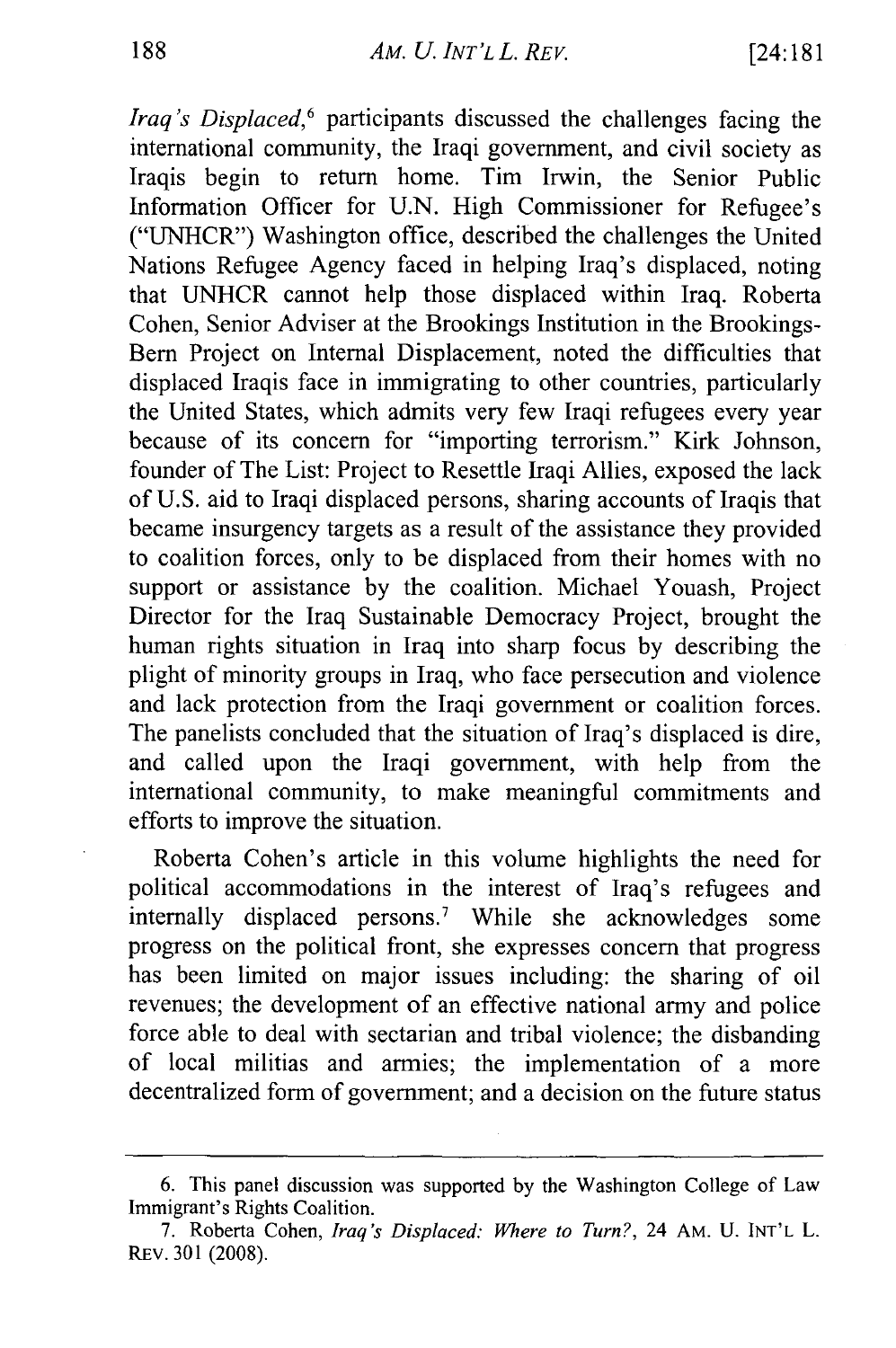of Kirkuk. According to Cohen, "[w]ithout movement on these issues, large scale violence could potentially resume in different parts of the country with substantial deaths and the increased displacement of people."<sup>8</sup>

Additionally, Michael Youash's article highlights the need to prevent the ethno-religious cleansing of Iraq's indigenous ChaldoAssyrians. 9 Youash notes that ChaldoAssyrians, and other vulnerable minorities who will follow in their footsteps, are essential to keeping Iraq ethnically and religiously heterogeneous, which is an essential ingredient for democratization.

## VII. THE ROLE OF THE INTERNATIONAL COMMUNITY IN THE REBUILDING OF IRAQ

The symposium concluded with a discussion on the role of the international community in the rebuilding of Iraq. The discussion was moderated by Tom Farer, Dean of the University of Denver Graduate School of International Service and involved a thrilling debate between Sumir Sumaidaie, Iraqi Ambassador to the U.S., and Zainab Salbi, founder of Women for Women International.

The discussion focused on the appropriate role for the United Nations and other major international actors in the rebuilding and development of Iraq. Ambassador Sumaidaie emphasized the need for the continued support of the international community to help rebuild Iraq. Ms. Salbi challenged the Ambassador, calling on both the Iraqi government and the international community to do more to serve and protect the Iraqi people, arguing that human rights receive less protection now than they received under Saddam Hussein.

Ms. Salbi concluded that the continued instability of Iraqi society and government paints a bleak picture for the next five years in Iraq. Ambassador Sumaidaie, however asserted that with the needed international assistance and an improved security situation, the next five years in Iraq will see steady improvement toward a unified and prosperous Iraq.

*<sup>8.</sup> Id.* at 339.

<sup>9.</sup> Michael Youash, *Iraq's Minority Crisis and U.S. National Security: Protecting Minority Rights in Iraq,* 24 AM. U. **INT'L** L. REv. 341 (2008).